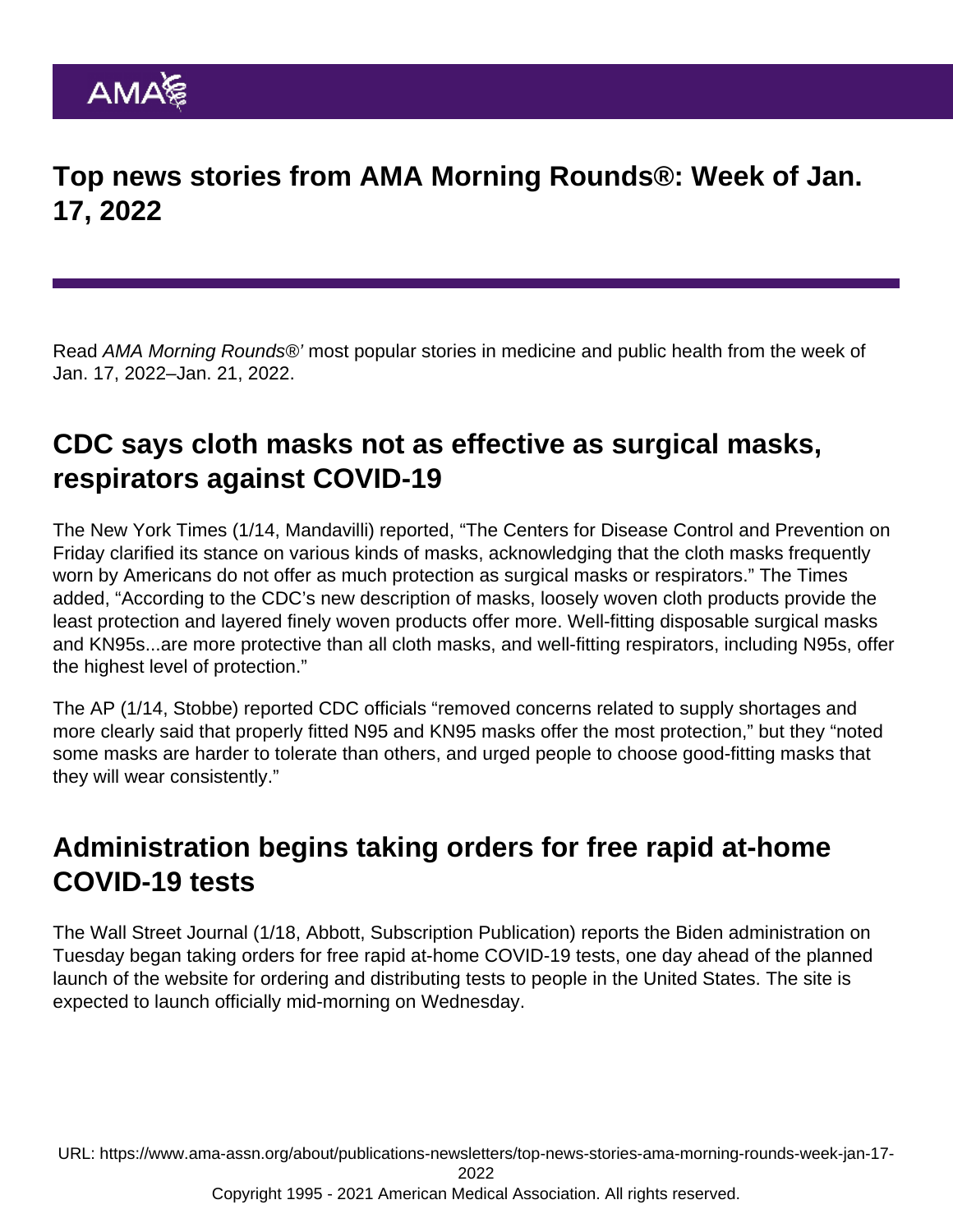[Bloomberg](https://www.bloomberg.com/news/articles/2022-01-18/biden-team-opens-covid-test-orders-online-to-prepare-for-launch?srnd=politics-vp) (1/18, Epstein, Wingrove) reports, "The website to request tests, CovidTests.gov, is operating at limited capacity to accept orders." Its "early launch is standard practice to troubleshoot, White House Press Secretary Jen Psaki said Tuesday."

The [AP](https://apnews.com/article/biden-government-at-home-covid-tests-e98c4a7a4ee340345a5786c4c407c5fb) (1/18, Miller, O'Brien) reports, "There were isolated reports Tuesday afternoon of issues relating to the website's address verification tool erroneously enforcing the four-per-household cap on apartment buildings and other multi-unit dwellings."

# Administration to provide Americans with 400M free N95 masks beginning next week

The [Washington Post](https://www.washingtonpost.com/health/2022/01/19/free-n95-masks/) (1/19, Diamond, Sun) reports, "The Biden administration plans to distribute 400 million high-quality N95 masks for adults free of charge at thousands of pharmacies and other locations starting next week, a White House official said." Officials will begin "to ship masks at the end of this week," and "the program will be fully up and running by early February." The Post adds, "There will be three masks available per adult. Also, 'we anticipate making additional, high-quality masks for children available in the near future,' the official said."

[USA Today](https://www.usatoday.com/story/news/politics/2022/01/19/covid-biden-make-400-million-n-95-masks-available-free/6570934001/) (1/19, Garrison) reports these "masks will come from the U.S.'s Strategic National Stockpile, which has tripled its supply of N95 masks to 750 million in the one year since Biden took office."

## Survey finds 20% of adults report using medications that cause weight gain

[Healio](https://www.healio.com/news/endocrinology/20220119/20-of-adults-use-medications-that-cause-weight-gain) (1/20, Welsh) reports, "One in five adults in the National Health and Nutrition Examination Survey [NHANES] 2017-2018 reported prescriptions for obesogenic medications, according to [results](https://onlinelibrary.wiley.com/doi/abs/10.1002/oby.23299) published in Obesity." Investigators "assessed cross-sectional data of 52,340 adults aged 20 years and older from the 1999 to 2018 NHANES" and "20.3% of adults reported using at least one obesogenic medication, which was a significant increase from the 13.2% observed in 1999-2000."

## HHS awards grants to address health care worker burnout, improve mental health, well-being.

URL: [https://www.ama-assn.org/about/publications-newsletters/top-news-stories-ama-morning-rounds-week-jan-17-](https://www.ama-assn.org/about/publications-newsletters/top-news-stories-ama-morning-rounds-week-jan-17-2022)

[2022](https://www.ama-assn.org/about/publications-newsletters/top-news-stories-ama-morning-rounds-week-jan-17-2022)